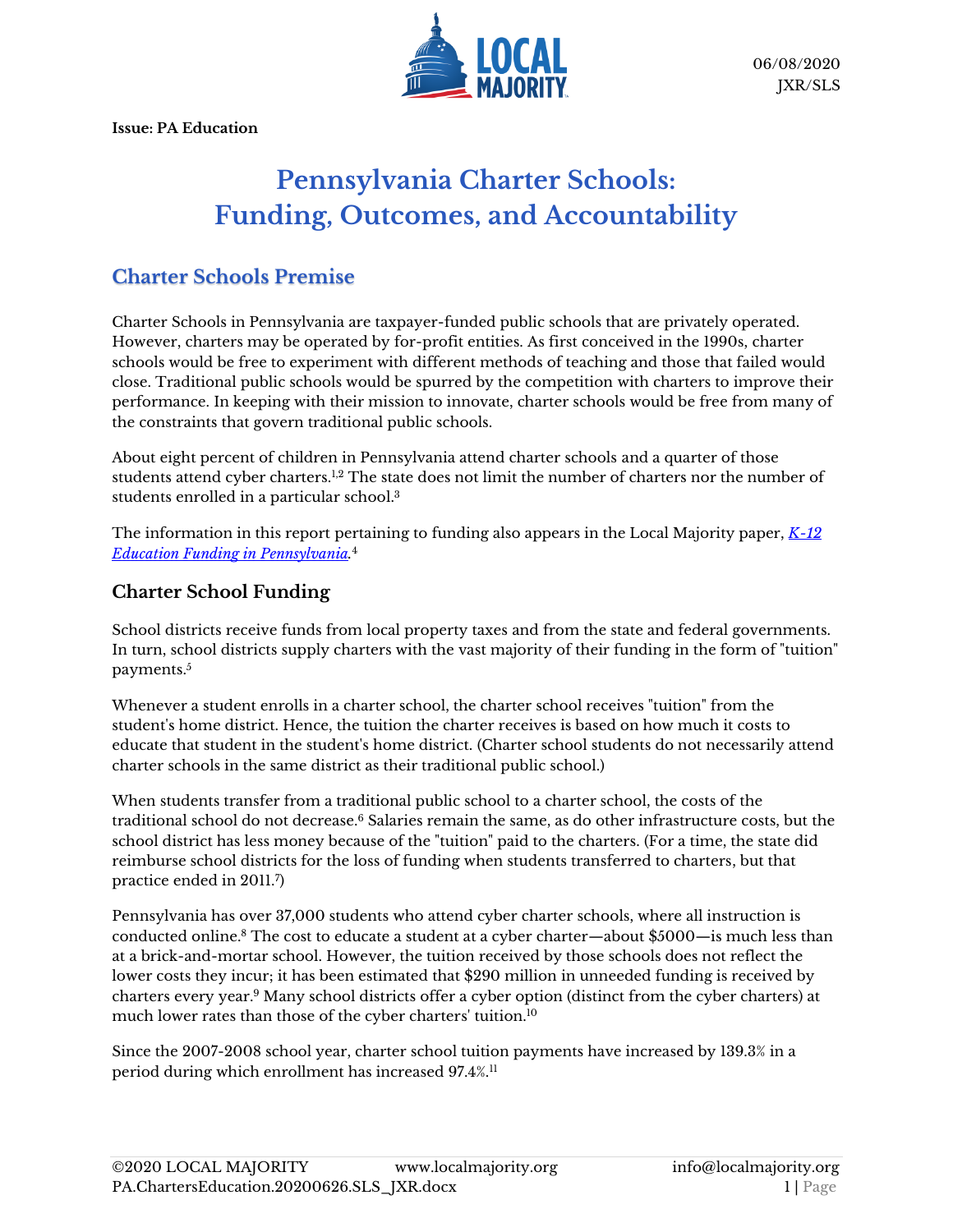

#### **Special Education Funding in Charters**

The costs of educating special education students vary, depending on individual students' needs. However, sponsoring school districts pay the charter schools the same amount for each special education student, regardless of the child's disability. The bar chart below, with data for Philadelphia, shows that charter schools have a lower percentage of students with severe disabilities than those in traditional public schools. This means that charter schools are receiving higher tuition for special education students than the amount spent on special education students in traditional schools in Philadelphia. In other words, charter schools are receiving more than they need for their special education students. In 2012-2013, charter schools received over \$350 million but only spent about \$156 million—a difference of almost \$200 million. $^{12}$ 

# **Spending on Special-Education Students**

Pennsylvania classifies special education students into three tiers, based on the severity of their disability. The current funding formula requires districts to pay charters one rate for special-education students, based on an average of what the district spends on its own special-education students. The school district's concentration of needier students increases the rate charters receive for special education students - even though the vast majority of charter students fall into the lowest-needs category.



Average District spending per tier is in parenthesis

[https://www.inquirer.com/education/charter-schools-philadelphia-special-education-costs-](https://www.inquirer.com/education/charter-schools-philadelphia-special-education-costs-20200221.html)[20200221.html](https://www.inquirer.com/education/charter-schools-philadelphia-special-education-costs-20200221.html)

### **Lack of Accountability of Charters**

Pennsylvania is notorious for lack of charter school accountability and financial oversight. Auditor General, Eugene DePasquale, said in 2016, "Our charter school law is simply the worst charter school law in the United States." 13

Basic oversight of traditional public schools comes from an elected school board. Charters have boards of trustees, but these are appointed, not elected.<sup>14</sup> The Pennsylvania Auditor General's office has found some charter boards that fail to monitor budgets and fail to solicit bids on construction projects.<sup>15</sup> There is no requirement that charter schools be independently audited.<sup>16</sup> Trustees have sometimes failed to hold open meetings when required.<sup>17</sup> Charter schools in Pennsylvania are required to provide various reports to the public, but they sometimes ignore these requests.18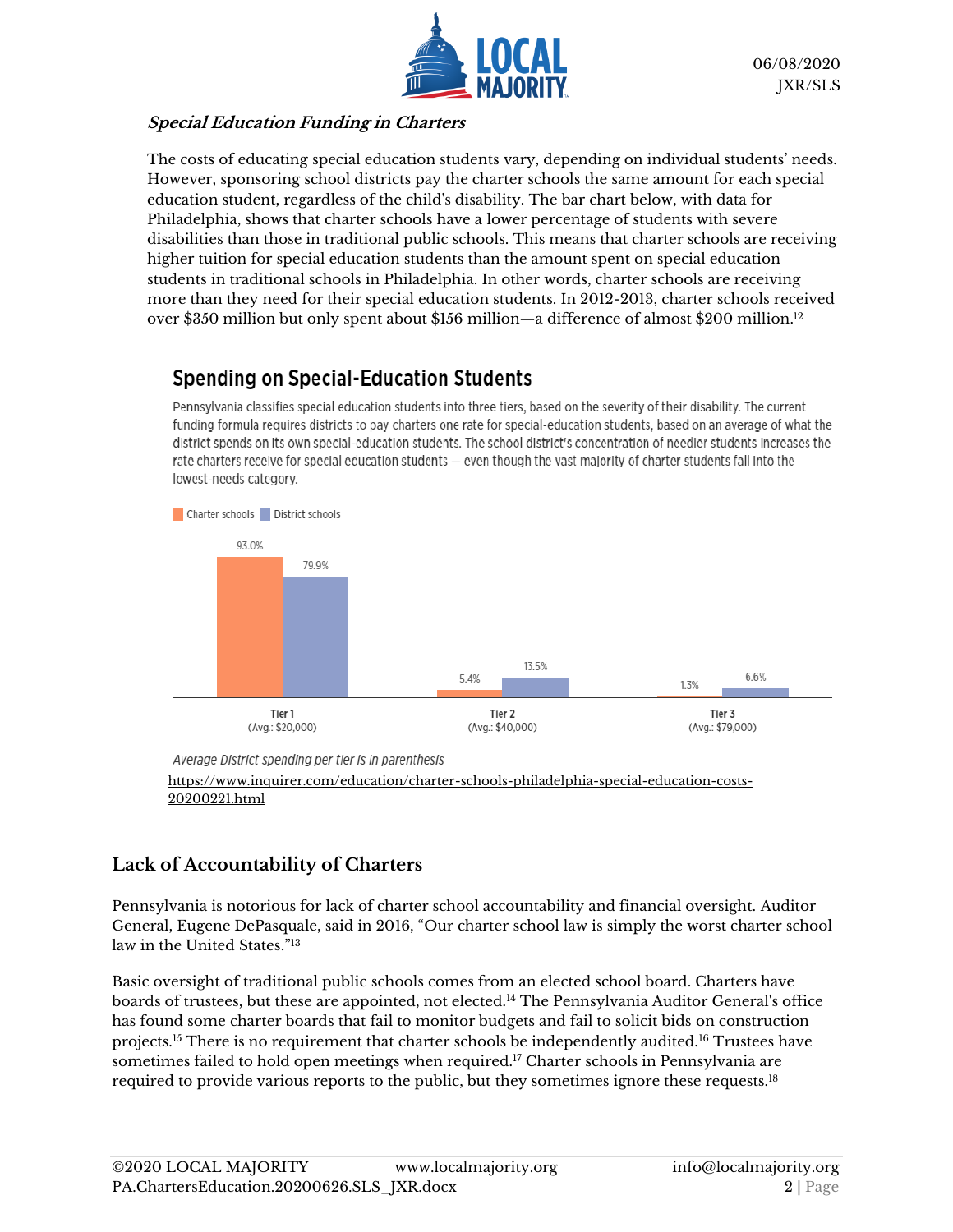

Charter schools can be run by management organizations, and these management organizations can be for-profit entities. The management organizations do not have to abide by the Pennsylvania charter school law.

#### **Inflated Overhead Costs**

Charter schools spend a lot more than traditional public schools on overhead costs.<sup>19</sup> Costs for principals and other top administrators are about double those of traditional public schools. Some charters have spent more than 1% of all expenditures on advertising.<sup>20</sup> In addition, charter schools are not responsible for transportation of their students; that falls on the school district.



Figure 7 Percentage of Overall Expenditures by Support Sub-Function

<https://www.psba.org/wp-content/uploads/2016/08/Charter-School-RtK-08172016.pdf>

#### **Dubious Practices and Outright Fraud**

Most charter schools are not engaging in unethical practices. But some are.

One instance uncovered by the Auditor General's office pertained to the bidding for construction of a charter school. Because the bidding was done by a management company, bidders were able to evade the bidding process that public schools must follow.<sup>21</sup>

In another instance, the Chester Community Charter School, the largest charter in the state with more than 4000 students, has been rife with various types of corruption.<sup>22</sup> It was found to have cheated on the state assessment exams. It is run by a for-profit management company that spends 27% of its available funds on management fees. In an instance of financial fraud at another charter, school funds were used to pay personal credit card bills and for other businesses owned by the school officials. An exposé about these schools and others can be found here: [https://www.washingtonpost.com/education/2019/09/03/how-big-mess-is](https://www.washingtonpost.com/education/2019/09/03/how-big-mess-is-pennsylvanias-charter-school-sector-this-big/?noredirect=on)[pennsylvanias-charter-school-sector-this-big/?noredirect=on](https://www.washingtonpost.com/education/2019/09/03/how-big-mess-is-pennsylvanias-charter-school-sector-this-big/?noredirect=on)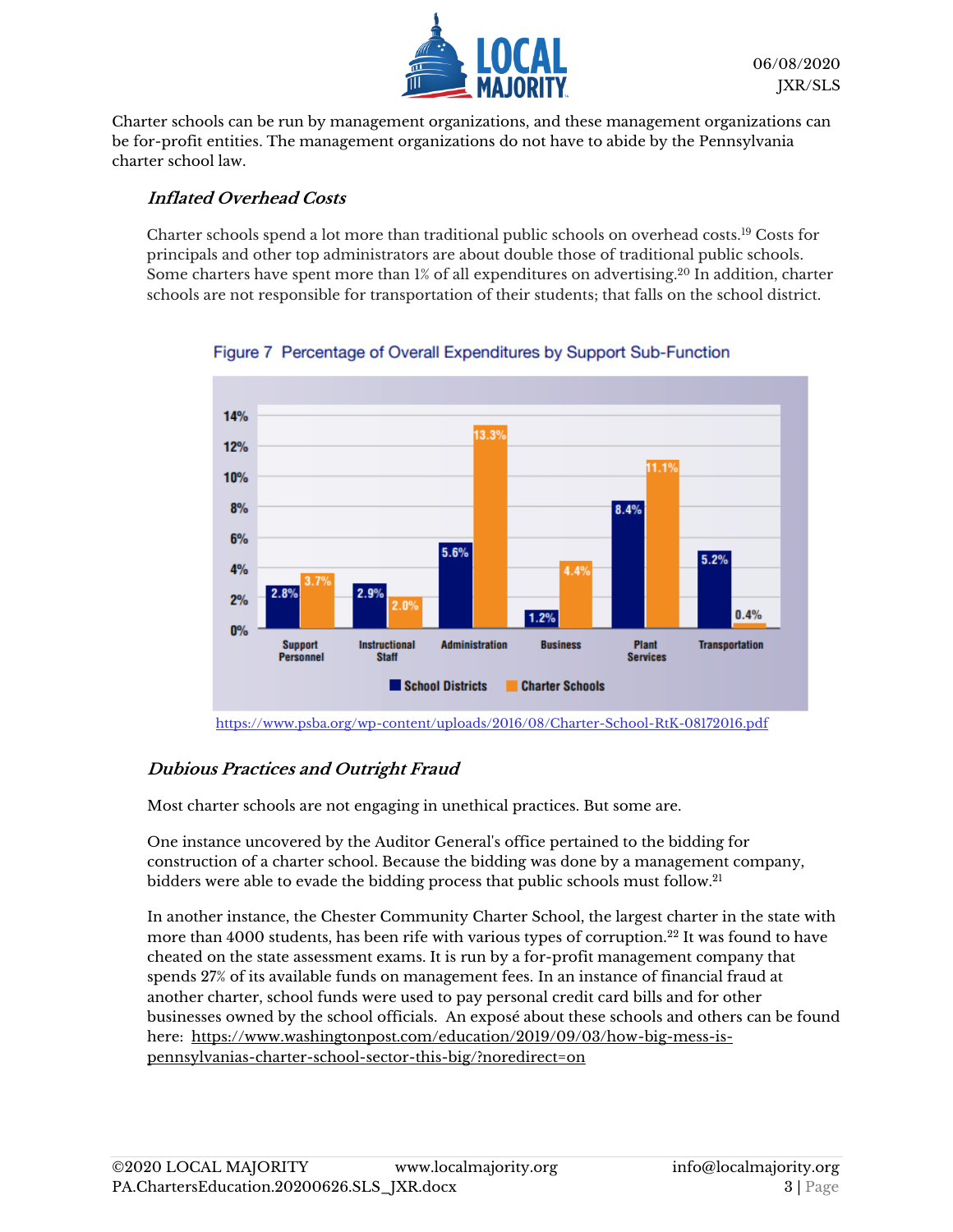

#### **Educational Outcomes of Charters**

Just as there is a wide range of academic achievement in traditional schools, the same is true with charter schools: all schools have both high and low performers. Charter schools as a rule do not outperform traditional public schools, according to the most recent study of Pennsylvania charters by the Center for Research on Education Outcomes at Stanford University. This 2019 study says that "the typical charter school student in Pennsylvania makes similar progress in reading and weaker growth in math compared to the educational gains that the students would have had in a traditional public school (TPS). Thinking of a 180-day school year as 'one year of learning,' an average Pennsylvania charter student experiences weaker annual growth in math equivalent to 30 fewer days of learning." Cyber charter schools have especially poor outcomes; the Stanford study reports that "attending an online charter school leads to substantially negative learning gains in both reading and math." 23

Another indicator of school performance is the School Performance Profile, also known as the Act 83 Building Level Score. This score evaluates teachers, principals and academic performance by school and is shown below for the 2013-2014 school year.



#### 2013-2014 Schools Earning a School Performance Profile Score (SPP) of 70 or Higher

Source: Pennsylvania Department of Education

[https://www.psba.org/wp-content/uploads/2015/07/PSBA-Special-Report-Charter-](https://www.psba.org/wp-content/uploads/2015/07/PSBA-Special-Report-Charter-School-Reform.pdf)[School-Reform.pdf](https://www.psba.org/wp-content/uploads/2015/07/PSBA-Special-Report-Charter-School-Reform.pdf)

# **Conclusion**

Governor Wolf has had numerous recommendations for reforming charter schools. For example, he wants to ensure charters and management companies are held to the same level of accountability and transparency as public schools. He would limit enrollment at poorly performing charters. He wants admission and enrollment policies that are transparent and that do not discriminate. He believes that the funding of charter schools should be more predictable and fairer for school districts. He would develop funding formulas for charter schools that are more in line with actual costs. He would also like to see improved financial oversight such as subjecting all contracts to public bids, regular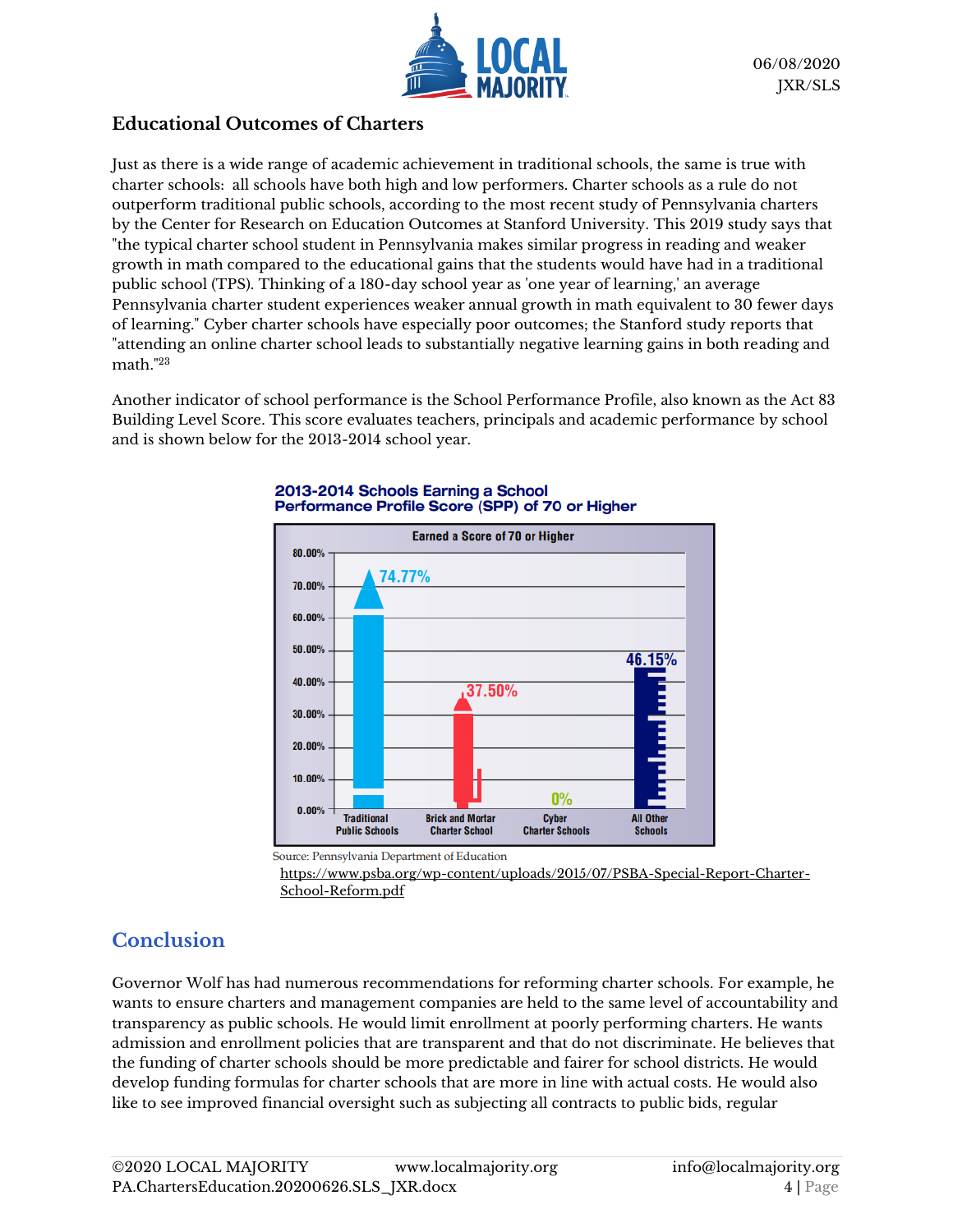

financial audits, and ensuring that there are no conflicts of interest or financial benefits among administrators of charter schools. A more complete list of Governor Wolf's reforms can be found here: [https://whyy.org/articles/after-years-of-gridlock-wolf-plans-executive-action-on-charter](https://whyy.org/articles/after-years-of-gridlock-wolf-plans-executive-action-on-charter-school-reform/T)[school-reform/](https://whyy.org/articles/after-years-of-gridlock-wolf-plans-executive-action-on-charter-school-reform/T)

To enact many of these reforms, Governor Wolf will likely need the support of a Democratic legislature.<sup>24</sup>

Republicans do not seem to be interested in accountability, as they sponsored two bills in 2019 which would lead to *less* transparency. One bill, HB 356, would allow charter schools to expand their facilities without approval from the school district. HB 357 would permit charter schools from expanding without knowledge of the school board and would prevent the districts from acquiring information pertaining to fiscal management and student performance. Both bills passed in the House but are stalled in the Senate.

# **Further Reading**

How Charter School Governance in Pennsylvania and Philadelphia Measures Up [https://www.pewtrusts.org/-/media/assets/2015/12/overseeingcharterschools\\_v5.pdf](https://www.pewtrusts.org/-/media/assets/2015/12/overseeingcharterschools_v5.pdf)

How big a mess is Pennsylvania's charter school sector? [https://www.washingtonpost.com/education/2019/09/03/how-big-mess-is-pennsylvanias-charter](https://www.washingtonpost.com/education/2019/09/03/how-big-mess-is-pennsylvanias-charter-school-sector-this-big/)[school-sector-this-big/](https://www.washingtonpost.com/education/2019/09/03/how-big-mess-is-pennsylvanias-charter-school-sector-this-big/)

Charter School Revenues Expenditures and Transparency <https://www.psba.org/wp-content/uploads/2016/08/Charter-School-RtK-08172016.pdf>

The Critical Need for Charter School Reform [https://www.psba.org/wp-content/uploads/2015/07/PSBA-Special-Report-Charter-School-](https://www.psba.org/wp-content/uploads/2015/07/PSBA-Special-Report-Charter-School-Reform.pdf)[Reform.pdf](https://www.psba.org/wp-content/uploads/2015/07/PSBA-Special-Report-Charter-School-Reform.pdf)

<sup>6</sup> [https://www.pottsmerc.com/news/haves-and-have-nots-60-of-pa-school-districts-headed-for-fiscal-](https://www.pottsmerc.com/news/haves-and-have-nots-60-of-pa-school-districts-headed-for-fiscal-stress/article_7ca19576-8bcd-11e9-b92f-778e1a1fa7d2.html)

<sup>1</sup> [https://ballotpedia.org/Charter\\_schools\\_in\\_Pennsylvania](https://ballotpedia.org/Charter_schools_in_Pennsylvania)

<sup>2</sup> [https://www.pewtrusts.org/-/media/assets/2015/12/overseeingcharterschools\\_v5.pdf](https://www.pewtrusts.org/-/media/assets/2015/12/overseeingcharterschools_v5.pdf)

<sup>3</sup> [https://www.pewtrusts.org/-/media/assets/2015/12/overseeingcharterschools\\_v5.pdf](https://www.pewtrusts.org/-/media/assets/2015/12/overseeingcharterschools_v5.pdf)

 $4 \text{ https://www.localmajority.org/research-reports/#PA}$  educ funding

<sup>&</sup>lt;sup>5</sup> <https://www.psba.org/wp-content/uploads/2016/08/Charter-School-RtK-08172016.pdf>

[stress/article\\_7ca19576-8bcd-11e9-b92f-778e1a1fa7d2.html](https://www.pottsmerc.com/news/haves-and-have-nots-60-of-pa-school-districts-headed-for-fiscal-stress/article_7ca19576-8bcd-11e9-b92f-778e1a1fa7d2.html)

<sup>7</sup> <https://whyy.org/articles/new-report-on-pa-charter-school-growth-finds-stranded-costs-linger-five-years-later/>

<sup>8</sup> <https://whyy.org/articles/cyber-charters-in-pa-keep-teaching-amid-confusion-in-coronavirus-shutdown-order/> <sup>9</sup> [http://educationvoterspa.org/blog/new-report-cyber-charter-waste-grows-to-290-million-in-taxpayer-money-](http://educationvoterspa.org/blog/new-report-cyber-charter-waste-grows-to-290-million-in-taxpayer-money-annually/)

[annually/](http://educationvoterspa.org/blog/new-report-cyber-charter-waste-grows-to-290-million-in-taxpayer-money-annually/)

<sup>10</sup> <http://publications.psba.org/publications-and-reports-2020-state-of-education/0201117001588172444>

<sup>11</sup> <https://www.psba.org/wp-content/uploads/2016/08/Charter-School-RtK-08172016.pdf>

<sup>12</sup> <https://www.psba.org/wp-content/uploads/2015/07/PSBA-Special-Report-Charter-School-Reform.pdf>

<sup>13</sup> <https://whyy.org/articles/pa-charter-school-law-worst-in-us-state-auditor-general-says/>

<sup>14</sup> [https://www.penncapital-star.com/education/pennsylvanias-charter-schools-explained-how-they-work-and](https://www.penncapital-star.com/education/pennsylvanias-charter-schools-explained-how-they-work-and-why-gov-wolf-wants-to-reform-them/)[why-gov-wolf-wants-to-reform-them/](https://www.penncapital-star.com/education/pennsylvanias-charter-schools-explained-how-they-work-and-why-gov-wolf-wants-to-reform-them/)

<sup>15</sup> <https://apnews.com/1a1ecd17528242d98f3314fc6c509f0d>

<sup>16</sup> [https://www.psba.org/wp-content/uploads/2014/09/A\\_Closer\\_Look-Uneven\\_Playing\\_Field-053014.pdf](https://www.psba.org/wp-content/uploads/2014/09/A_Closer_Look-Uneven_Playing_Field-053014.pdf) 17

[https://www.lehighvalleylive.com/bethlehem/2018/09/review\\_over\\_charter\\_schools\\_25m\\_land\\_deal\\_finds\\_loo](https://www.lehighvalleylive.com/bethlehem/2018/09/review_over_charter_schools_25m_land_deal_finds_loophole_auditor_says.html) [phole\\_auditor\\_says.html](https://www.lehighvalleylive.com/bethlehem/2018/09/review_over_charter_schools_25m_land_deal_finds_loophole_auditor_says.html)

<sup>18</sup> <https://www.psba.org/wp-content/uploads/2016/08/Charter-School-RtK-08172016.pdf>